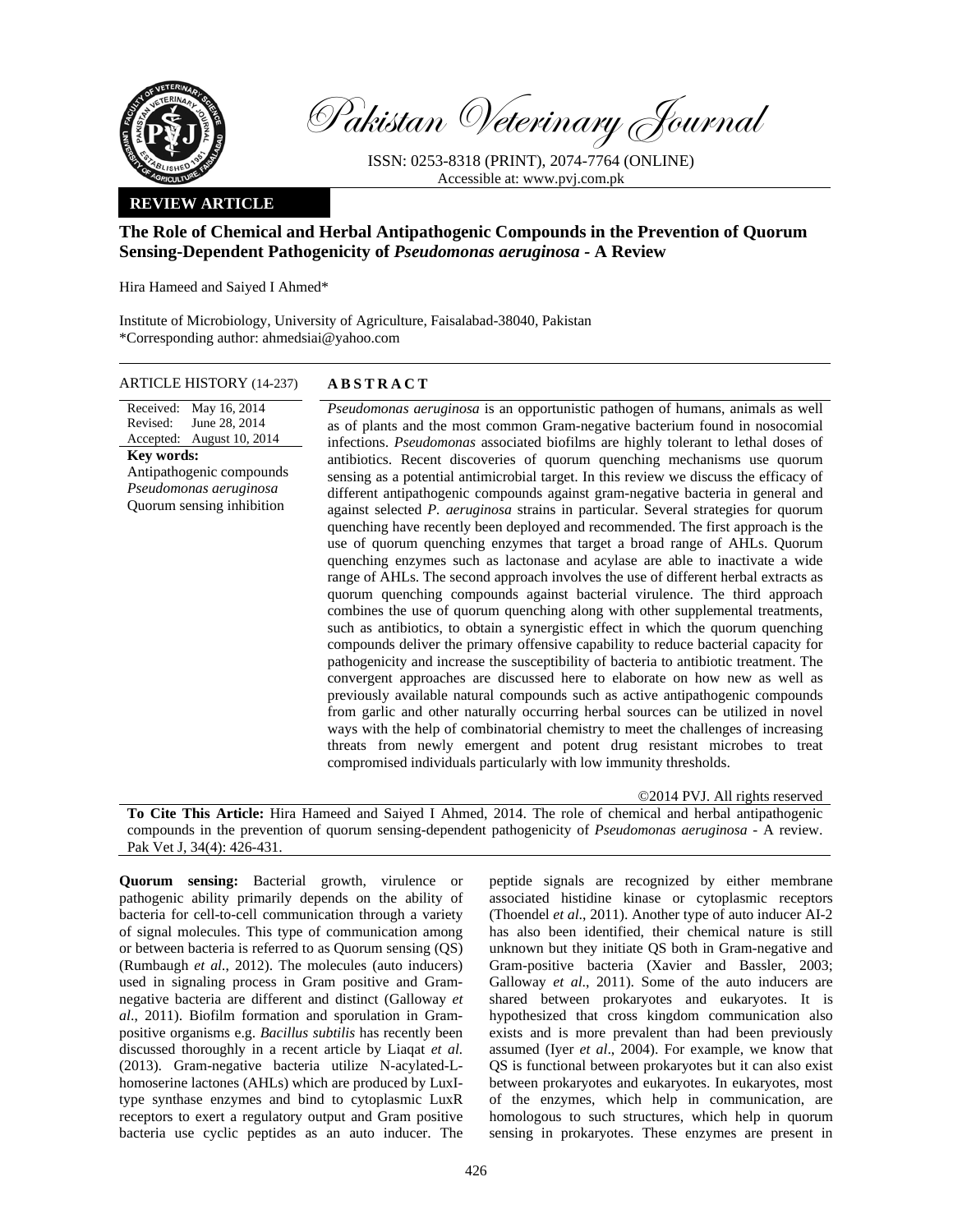prokaryotes but absent in eukaryotes including plants, so prokaryotes share these enzymes (e.g. Phenylethanolamine N-methyltransferase, glutamate decarboxylase, histidine decarboxylase, etc) with eukaryotes and help them in quorum sensing (Iyer *et al*., 2004).

**Quorum sensing inhibition (QSI)/quorum quenching:**  The cure or treatment of conventional infectious diseases is based primarily on the use of antibiotics that aim to kill or inhibit bacterial growth (Sharon *et al.,* 2009). The major problem with this approach is the frequent development of antibiotic resistant strains of microbes under attack. For example, one prime strategy of resistance that *P. aeruginosa* utilizes is the development of biofilm mode of growth. Through the use of this strategy *Pseudomonas* effectively evades the action of antibiotics since biofilms prevent effective concentrations of antibiotics to penetrate to arrest and prevent the further development of such opportunistic pathogens (Rasmussen and Michael, 2006). The emergence of antibiotic resistant strains of *P. aeruginosa* demands new approaches for combating infections (Kaufmann *et al.*, 2008). Accordingly, the use of selected signal molecules or cellto-cell communication disrupting drugs (that will arrest the ability of invading microbes to launch their virulence mechanisms through activation of responsible genes) can potentially prove to be one of the most effective strategies. Although, we will focus our attention here primarily on *P. aeruginosa,* a Gram-negative bacterium, it behooves to remind the reader that this strategy can be equally effective against a variety of Gram-positive bacteria. Compounds capable of such a type of interference have been termed antipathogenic drugs and this phenomenon is also called quorum sensing inhibition (QSI) or quorum quenching (Rasmussen and Michael, 2006; Kalia and Purohit, 2011). Actually there are three main strategies for accomplishing quorum quenching either by targeting signal generation inhibition or by inhibition of signal dissemination or signal receptor inhibition (Dong *et al.,* 2007).

*Pseudomonas aeruginosa* **and its pathogenicity:** *P. aeruginosa* is an opportunistic pathogen of humans, animals as well as of plants and the most common gramnegative bacterium found in nosocomial infections of urinary tract, bloodstream, pneumonia, and burn wound. It is also known for its connection with chronic infections of the respiratory tract diseases including cystic fibrosis, diffuse panbronchiolitis, and bronchiectasia (Bjarnsholt and Givskov, 2007). Its survival and pathogenicity depends on the production of lytic enzymes like protease, elastase, pyocynanin pigment, exopolysaccharide (EPS), and swarming motility (Adonizio *et al*., 2008; Vu *et al*., 2009).

**Quorum sensing in** *Pseudomonas aeruginosa***:** It has been found that *P. aeruginosa* uses at least two QS systems for the formation of biofilm and other virulence expression factors (Duan and Surcttc, 2007). The first QS system of *P. aeruginosa* uses the LasI/R and the concerned genes are LuxI/R homologues. In the LasI/R system, LasI synthase directs the synthesis of N-(3 $oxodoecanovl$ -L-homserine lactone  $(3O-C<sub>12</sub>-HSL)$ , which can bind to receptor Las R. This complex controls the transcription of genes for several virulence factors, including alkaline protease, toxin A and elastases (Schuster *et al.,* 2003; Duan and Surcttc, 2007). The second type of QS system is named rhlI/R, where RhlI synthase directs the production of N-butyryl-Lhomoserine lactone (C4-HSL) binding to receptor Rhl R (Bottomley *et al*., 2007). The complex so formed i.e. C4- HSL-RhIR activates transcription of several genes including rhl AB operon that encodes for the enzyme responsible for rhamnolipid synthesis which are intricately involved in biofilm formation.

*P. aeruginosa* also uses a third signal, *Pseudomonas* quinolone signal (PQS) and the PqsR receptor protein (Dubern and Diggle, 2008). This QS signal is responsible for the expression of many virulence factors in *P. aeruginosa* (Schuster *et al.,* 2003; Bottomley *et al*., 2007; Bredenbruch *et al*., 2006).

## **Quorum quenching against AHL mediated QS**

**1) Quorum quenching enzymes:** QSI or quorum quenching in *P. aeruginosa* or gram-negative bacteria in general can be interfered with in several ways. Since we know that in *P. aeruginosa* or in Gram-negative bacteria quorum sensing is AHL based, so it can be blocked by inhibition of AHL biosynthesis involved enzymes of acyl chain (acyl-acyl carrier protein) (ACP) and Sadenosylmethionine synthase (Parveen and Cornell, 2011), as well as LuxI homolog proteins. For example, various analogs of SAM (S-adenosyle methionine), such as *S*-adenosylhomocysteine, *S*-adenosylcysteine, and sinefungin, have been demonstrated to be potent inhibitors of AHL synthesis catalyzed by the *P. aeruginosa* RhlI protein (Pechere, 2001).

Second way in which quorum quenching can be exercised is through destruction of the QS signaling molecules. In this way signal is not accumulated in the environment and is unable to initiate and express QS phenomena. Two enzymes that play a significant part in degradation of AHL have been discovered: i.e., AHL lactonase and AHL acylase (Dong *et al.,* 2007).For example *Bacillus* spp. which is a Gram-positive bacterium, inhibits quorum sensing in Gram-negative or AHL autoinducer producing bacteria by lactonase enzymes (A ii A) which cleave acyl moiety from lactone rings of AHL and utimately inactivate AHL. However, in this mode it only acts as quorum quencher for AHL auto inducer producing bacteria and its own communication threshold remains uninterrupted (Dong *et al.*, 2000; 2001). Similarly, human paraoxonase (PON2) enzymes are lactonase in nature so they also inhibit QS by targeting the signal transmission (Draganov *et al*., 2005; Ozer *et al.,* 2005). From other bacteria as diverse as *Agrobacterium tumefaciens*, *Erwiniacarotovora*, and *Xanthomonas* spp. there are reports of autoinducer degradation activities (Haudecoeur *et al.,* 2009). Similarly, many other bacteria produce AHL acylase and act as a quorum quencher by targeting AHL molecules. They degrade the amide bonds resulting in the yield of homoserine lactone and fatty acid. By this mechanism the AHL ring becomes open, which can serve as a ready source of energy and nitrogen compounds. As a further example *Variovorax paradoxus*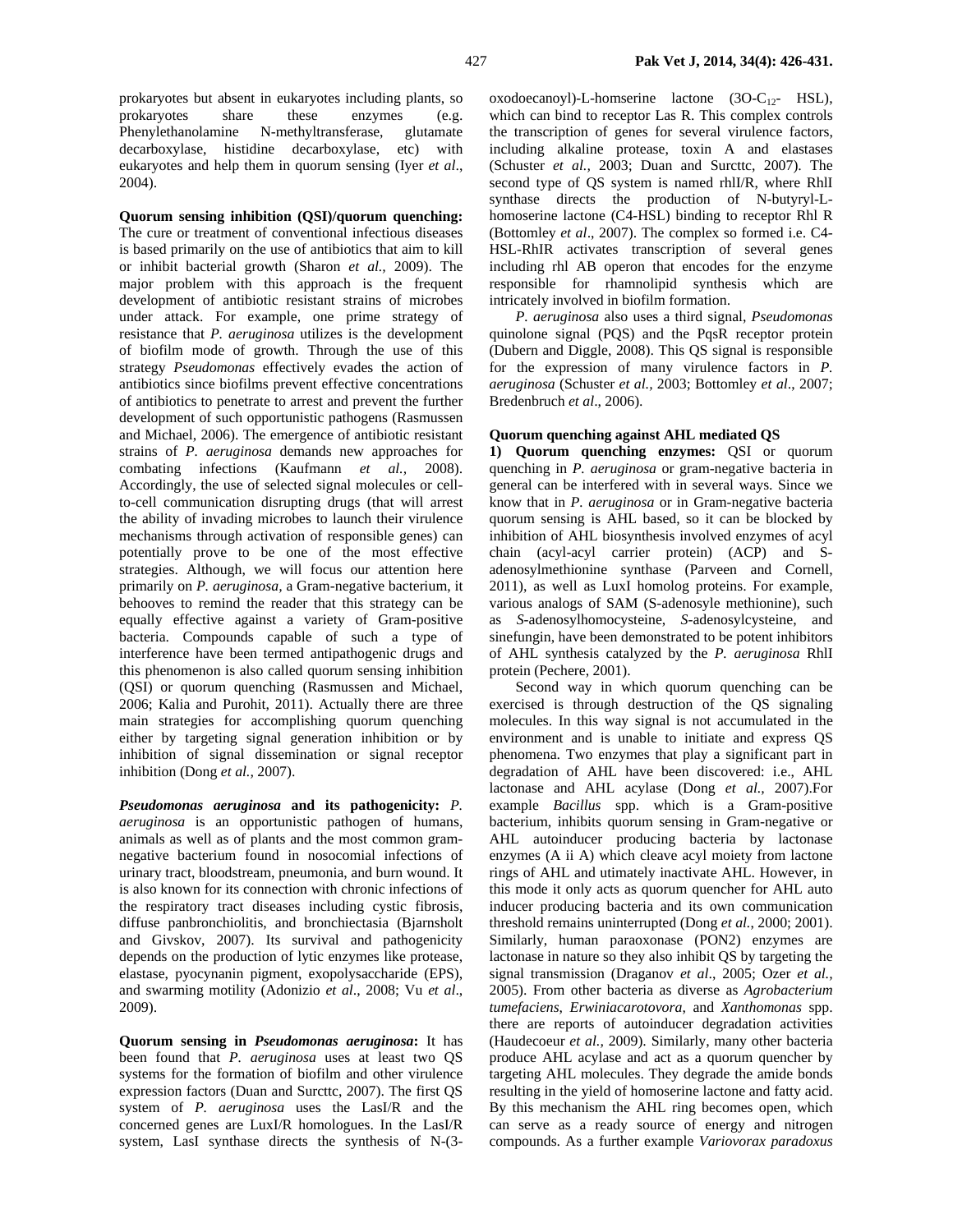and *Ralstonia* specie XJ12Bendeavor toopen AHL ringsin order to use products of AHL as carbon and nitrogen sources (Leadbetter and Greenberg, 2000; Lin *et al.,* 2003;Nishino and Spain, 2006). In conclusion, lactonases and acylases are quite efficient quorum-quenching enzymes which can be utilized as effective antivirulence or antipathogenic tools against *P. aeruginosa* or other Gram negative bacteria because of their ability to inactivate signaling molecules without interfering with the enzymatic mechanisms inside the bacterial cells, thereby reducing the selective pressure exerted by the use of antibiotics.

Finally, the third mode of quorum quenching in bacteria can be achieved by the inhibition of LuxR homolog proteins (Qs receptors) (Koch *et al.*, 2005; Chen *et al.,* 2011). For example, synthetic halogenated furanones from *Delisea pulchra* inhibit AHL-dependent quorum sensing by displacing the AHL signal from its reporter protein (Manefield *et al.,* 1999). Furanones from marine algae *Delisea pulchra* do not act as quorum quenching compounds against *P. aeruginosa* (de Nys *et al.*, 1993**)** but synthetic furanones have demonstrated good efficacy (Rasmussen and Givskov, 2006). On the other hand a chemical compound, Iberin from horseradish inhibits QS in *P. aeruginosa* by acting on RhIR receptors. These receptors are used in the second type of QS system deployed by *P. aeruginosa* (Jakobsen *et al.,* 2012).

**2) Quorum quenching pressure exerted by herbal extracts:** Many natural food products, herbs and spices possess quorum sensing inhibitory properties for example, garlic, carrot, and chamomile (Fulghesu *et al.,* 2007). Among these, garlic (*Allium sativum*) is renowned for its antifungal, anticancerous, antiviral, antiprotozoal and antimicrobial activities (Block, 2010). It was demonstrated that the antimicrobial activities related to the presence of growth inhibitory compounds, such as allicin, which is the active ingredient in garlic (Ankri and Mirelman, 2001). Later on it was reported that ajoene from garlic are naturally occurring substances which act as quorum quenching compound active against *P. aeruginosa.* Recently tested mouse model studies of pulmonary infection have shown that ajoene elicited significant clearance of *P. aeruginosa* in these studies (Jakobsen *et al.,* 2012). Ajoene is a sulfur-containing compound, which is produced when garlic is crushed. Michael and his team found that ajoene from garlic acts as a quorum quencher for almost 11 virulence genes that are responsible for *P. aeruginosa* infections (Michael, 2012). Gorgonian corals are naturally occurring invertebrates, which are found in coral reefs worldwide in marineeco system (Bayer, 1961). Laura *et al.* (2012) tested different non-marine human pathogenic Gram-positive and Gramnegative bacteria as well as a variety of marine bacteria against the antimicrobial and quorum sensing inhibitory activities of gorgonian extracts. They found that among the non-marine human pathogenic bacteria, *P. aeruginosa* PAO1, *Bacillus subtilis, Vancomycin resistant enterococcus, methicillin sensitive staphylococcus* and *Escherichia coli* were sensitive to gorgonian extracts. They proceeded to examine the quorum sensing inhibitory effects of long chain AHL from *P. aeruginosa* PAO1 and short chain AHL from *Chromobacterium violaceum* 

CV026 and concluded that gorgonian extracts possessed significant QS inhibitory activities on long chain AHL from *P. aeruginosa* PAO1

Basavaraj *et al*. (2008) reported that natural fruit juices like grapefruit are known to inhibit biofilm formation in *Escherichia coli* O157:H7, *Staphylococcus aureus, Salmonella* and *P. aeruginosa* by acting on QS mechanisms of these bacteria**.** They concluded that particularly furocoumarins from grapefruit possess such inhibitory capabilities on a number of bacterial species. Dietary phytochemicals are secondary metabolites in plants. Vattem *et al.* (2007) have tested some common phyto chemicals from dietary fruit, herb and spice extracts in model bioassay test systems. The effect of the substances as antipathogenic drugs at sub-lethal concentrations (SLCs) were investigated and resulted in the conclusion that indeed such compounds possessed inhibitory QS related functions that were effective on different bacterial properties like swarming motility of pathogens *Escherichia coli*O157:H7and *P. aeruginosa*, violaceum production in *Chromobacterium violaceum o26* (CVo26). Almost 200,000 compounds have been screened which are potential inhibitors of LasR-dependent gene expression and the two best inhibitors among these are tetrazole and V-06-018, with phenyl ring that normally binds to Las R. Müh *et al.* (2006) observed that both of these compounds inhibited the production of two QS dependent virulence factors, elastase and pyocyanin in *P. aeruginosa.*

Many other plants produce compounds which have good QS inhibitory effects as an example, carrot, soya bean, water lilly, tomatoes pea seedlings, bean sprouts, vanilla and similar natural compound scan be very effective QS inhibitory agents (Rasch *et al.,* 2005; Choo *et al.,*2006; Niu *et al.,* 2006; Jaramillo *et al.*, 2012). Most of these plant extracts exert a strong antagonistic effect on LuxR based QS. Due to the quorum quenching ability of these plants, they have been used in food and flavor industry as a preservative and to delay the onset of food spoilage (Rasmussen *et al.,* 2005; Blana, 2011).The commonly used cuminum (*Cuminum cyminum*) and its secondary metabolite, methyl eugenol has been used against Gram-negative bacterial pathogens such as*P. aeruginosa* and it was found that it promoted the loosening of biofilm architecture and strongly inhibited in vitro biofilm formation of this organism (Packiavathy *et al.,* 2011). Garlic and other similar spices in daily culinary use as additives such as ginger and turmeric have been reported to possess QSI properties (Vattem *et al.,* 2007). Similarly, several other commonly used substances like essential oils of cinnamon (Niu *et al.,* 2006) and clove (Khan *et al.,* 2009) can also act as potent QSI compounds against Gram-negative or AHL mediated QS. Several natural compounds have been shown to possess QSI properties, like edible fruit (grape fruit), as well as marine sponges and seaweeds (Skindersoe *et al.,* 2008; Musthafa *et al.,* 2010) and even some bacteria themselves exhibit QSI activities (Thenmozhi *et al.,* 2009; Nithya *et al.,* 2010). Extracts from edible plants were tested as QS inhibitors for examples, Melicope lunu-ankenda which is a Malay garden salad, has been found by Tan *et al.* (2012) to inhibit QS dependent virulence determinants of human pathogen P. aeruginosa PAO1's pyocyanin and swarming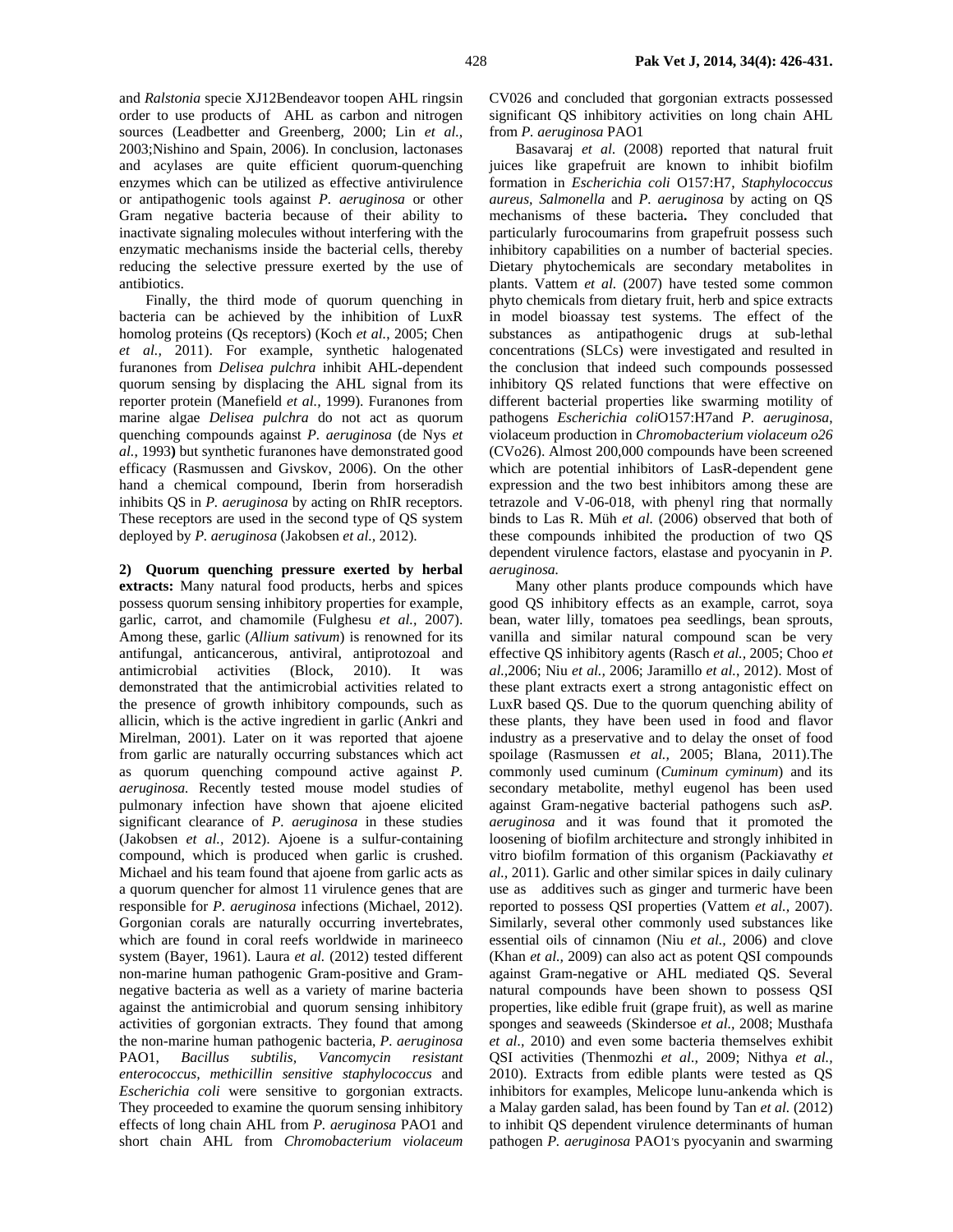motility. These plant extracts also inhibited other Gramnegative bacterial virulence like that of *Chromobacterium violaceum* CV026, violacein production and bioluminescence expression in *E. coli* [pSB401] by hindering response of their QS signal N-hexanoyl homoserine lactone.

**3) Synergistic effect of combinatorial therapy with antimicrobial agents and herbal extracts enhances quorum quenching effects:** Given the emergence and increasing occurrence of multidrug resistance among a variety of pathogenic bacteria, the development of novel therapies for the treatment of bacterial infections, such as those based on quorum quenching would be of huge clinical significance. Selective disruption of quorum sensing should attenuate pathogenicity without imposing the level of selective pressure associated with antibacterial treatment (Defoirdt *et al.*, 2010; Maeda *et al*., 2012).

In most of pathogenic bacteria and especially in the case of *P. aeruginosa* biofilm formation is critical QS regulated phenomena. Biofilm production causes many problems such as surgical instrument associated infections (nosocomial infections) and catheter-related bloodstream infections (Donlan, 2001; Taylor and Webster, 2011). If QS could be controlled or disrupted then the formation of biofilms could also be avoided or minimized but sometimes with the disruption of QS in *P. aeruginosa*, biofilm formation is not entirely prevented. However the simultaneous use of QSI compounds could make the infection more susceptible to antibiotic compounds (Estrela and Abraham, 2010; Brackman *et al.,* 2011). Rhamno lipids that form as a result of QS, provide the bacteria such an environment in order to escape from the host immune defense system. The quorum quenching mechanisms render the bacteria more sensitive to PMNLs by depressing the strength of biofilm or rhamno lipid formation (Bjarnsholt *et al.*, 2005).

Christensen *et al*. (2012) reported synergistic effects of antibiotic and herbal extract against *P. aeruginosa* and found much more pronounced results. e.g. ajoene from garlic combined with the antibiotic tobramycin killed over 90% of bacteria which were involved in biofilm formation instead of tobramycin alone which killed less than 10%. Michael (2012) subsequently reported that combinatorial therapy of garlic with antibiotic decreased the dose of garlic used. The dose of garlic, which had given good results against *P. aeruginosa* in adult human, was 50 bulbs of garlic for several days but that also generated a multitude of unwanted side effects. However, when garlic was given in combination with antibiotic (tobramycin), their synergistic effect permitted the reduction in very high doses of garlic.

Rasmussen *et al.* (2005) studied the QSI properties of fungi and identified two compounds from fungi, which have QSI activity on *P. aeruginosa* biofilm. These compounds not only attenuate *P. aeruginosa* but make *P. aeruginosa* biofilms highly susceptible to treatment with conventional antibiotics like selective *P. aeruginosa* antibiotic tobramycin. Most of the secondary metabolites isolated from filamentous fungi, which are already used clinically as antimicrobial drugs, also act as QSI at sublethal doses. Patulin and penicillic acid have been identified as being biologically active QSI compounds.

Patulin was found to enhance biofilm susceptibility to tobramycin treatment and patulin or penicillic acid also rendered the *P. aeruginosa* susceptible to polymorphonuclear (PMLN) cells effect.

**Other benefits of quorum quenching:** Bacterial enzymes, which have been reported to be regulated by QS, for example different microbial extracellular enzymes such as Pectate lyase, pectin lyase, polygalactouronase, cellulase, lipases, chitinase, nuclease and protease have been known to cause food spoilage. As these enzymes play a part in food spoilage, by inhibiting the regulatory system of these enzymes by using various preservatives with duel QSI properties, food spoilage could be delayed or entirely prevented (Pirhonen *et al.*, 1993; Rasmussen *et al.,* 2005; Van *et al.,* 2006; Van *et al.*, 2007).

Anti pathogenic drugs whose mode of action is primarily QSI based mainly target the QS activities of bacteria and hence prevent the expression of bacterial virulence genes or stress survival genes but do not kill the pathogen itself. Accordingly, by using this mode of action of anti pathogenic drugs, prevalence of the development of antibiotic resistant strains can be avoided or minimized (Tan *et al.,* 2012).

Food borne pathogens cause great economic losses to the extent of about 5-6 billion euros each year in Europe alone and the pathogens that are primarily involved as causative agents are *Listeria monocytogenes, Salmonella*, *Escherichia coli, Pseudomonas* spp. and *Enterobacteriaceae* (Koutsoumanis 2009; Scallan *et al.,* 2011).



**Fig. 1:** Three pathways of QSI in *Pseudomonas aeruginosa* AHL mediated **OS** 

**Conclusion:** As frequent or indiscriminate use of antibiotics against bacterial infections leads to increasing development of resistant strains which is becoming a global threat to public health. Accordingly the use of novel therapeutic agents are becoming of ever-greater importance. Towards this end the target of the scientist is to attenuate virulence without causing selection pressure. QS is a key regulatory system that is responsible for the expression of virulence determinants, thus by understanding the potential of quorum sensing as an effective target against bacteria, new forms of anti pathogenic drugs can be developed and promoted. This effort can lead to the development of novel therapeutics that can prevent and control the spread of microbial infections.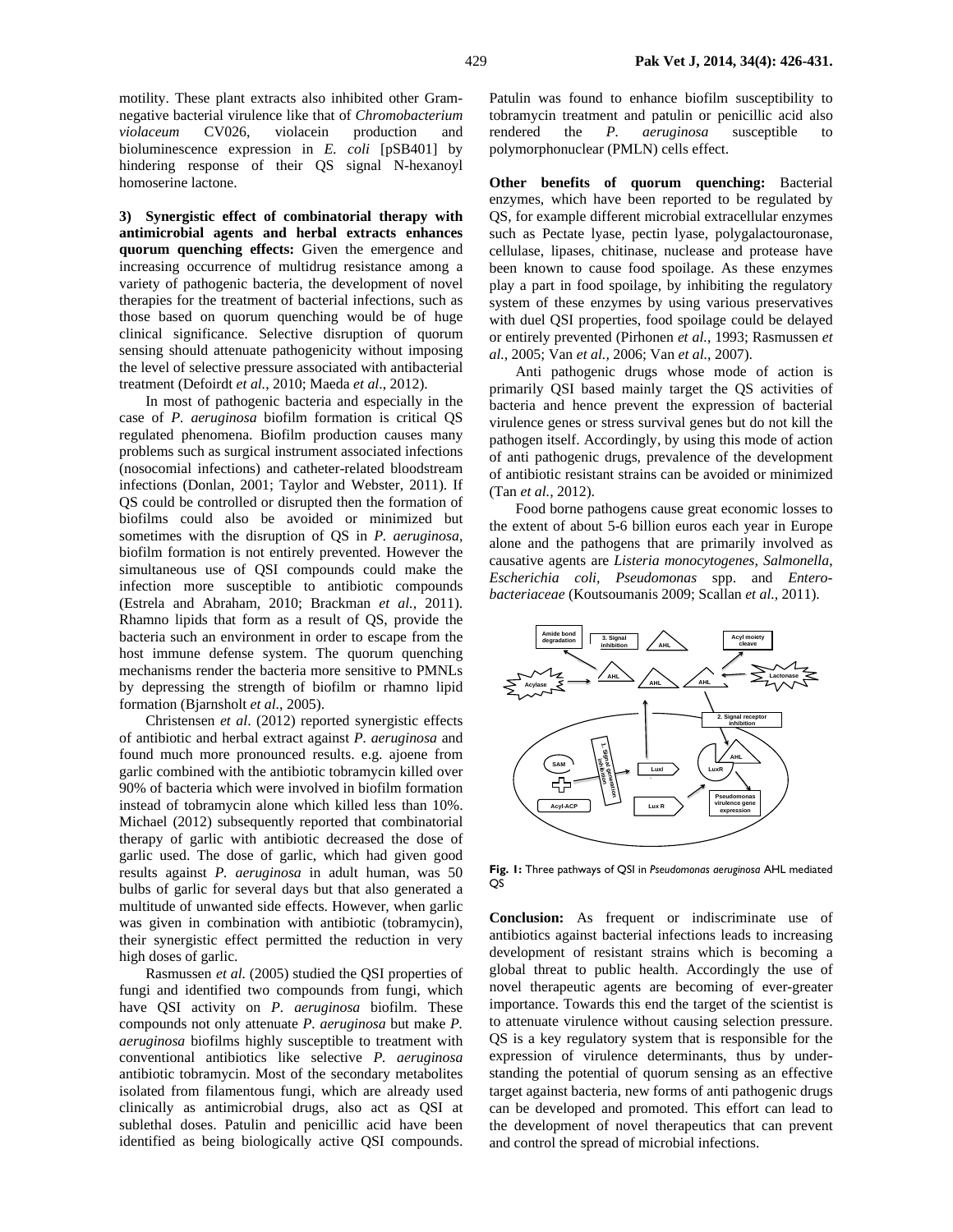QSI compounds are naturally found in many of our daily consumed foods (plants, herbs, vegetables, spices and these selective studies of these products and their active ingredients which result in specific beneficial effects including control of selected pathogens would render the dawn of a new age in pharmacotherapy. We are currently embarked on studies of active ingredients from Moringa (*Moringa oleifera*), Neem (*Azadirachta indica*), ginger (*Zingiber officinale*), onion (*Allium cepa*) and a variety of other herbs and spices as sources of QSI compounds for testing against the pathogenicity of *P. aeruginosa.* Our goal is to shed additional light and attempt to elucidate intricate mechanisms by which QSI compounds from such sources exercise their beneficial effects on human pathophysiology.

#### **REFERENCES**

- Adonizio A, KF Kong and K Mathee, 2008. Inhibition of quorum sensing-controlled virulence factor production in *Pseudomonas aeruginosa* by South Florida plant extracts. Antimicrob Agents Chemother, 52: 198-203.
- Ankri S and D Mirelman, 1999. Antimicrobial properties of allicin from garlic. Microbes Infec, 1: 125-129.
- Bayer FM, 1961. The shallow water octocorallia of the West Indian region: A manual for marine biologists; Martinus Nijhoff: The Hague, The Netherland, pp: 55.
- Bjarnsholt T and M Givskov, 2007. Quorum-sensing blockade as a strategy for enhancing host defences against bacterial pathogens. Philos Trans R Soc Lond B Biol Sci, 362: 1213-1222.
- Bjarnsholt T, PØ Jensen, M Burmølle, M Hentzer, JA Haagensen, HP Hougen, H Calum, KG Madsen, C Moser, S Molin, N Høiby and M Givskov, 2005. *Pseudomonas aeruginosa* tolerance to tobramycin, hydrogen peroxide and polymorphonuclear leukocytes is quorumsensing dependent. Microbiology, 151: 373-383.
- Blana VA, 2011. Quorum sensing: understanding the role of bacteria in meat spoilage. PhD Thesis. Cranfield University, Cranfield, United Kingdom.
- Block E, 2010. Garlic and other alliums. The Lore and the Science Publisher, RSC Cambridge, UK.
- Bottomley MJ, E Muraglia, R Bazzo and A Carfi, 2007. Molecular insights into quorum sensing in the human pathogen *Pseudomonas aeruginosa* from the structure of the virulence regulator LasR bound to its autoinducer. J Biol Chem, 282: 13592-13600.
- Brackman G,P Cos, L Maes, HJ Nelis and T Coenyel, 2011. Quorum sensing inhibitors increase the susceptibility of bacterial biofilms to antibiotics in vitro and in vivo. Antimicrob Agents Chemother, 55: 2655-2661.
- Bredenbruch F, R Geffers, M Nimtz, J Buer and S Häussler, 2006. The *Pseudomonas aeruginosa* quinolone signal (PQS) has an ironchelating activity. Environ Microbiol, 8: 1318-1329.
- Chen G, LR Swern, DL Swern, DL Stauff, CT O'Loughlin, PD Jeffrey, BL Bassler and FM Hughson, 2011. A strategy for antagonizing quorum sensing. Mol Cell, 42: 199-209.
- Choo JH, Y Rukayadi and JK Hwang, 2006. Inhibition of bacterial quorum sensing by vanilla extract. Lett Appl Microbiol, 42: 637- 641.
- Christensen LD, GM Van, TH Jakobsen, M Alhede, HP Hougen, N Høiby, T Bjarnsholt and M Givskov, 2012. Synergistic antibacterial efficacy of early combination treatment with tobramycin and quorum-sensing inhibitors against *Pseudomonas aeruginosa* in an intraperitoneal foreign-body infection mouse model. J Antimicrob Chemother, 65: 1198-1206.
- de Nys R, AD Wright, GM König and O Sticher, 1993. New halogenated furanones from the marine alga *Delisea pulchra* (cf. fimbriata). Tetrahedron, 49: 11213-11220.
- Defoirdt T, N Boom and P Bossier, 2010. Can bacteria evolve resistance to quorum sensing disruption? PLoS Pathog, 6: e1000989.
- Dong YH, JL Xu, XZ Li and LH Zhang, 2000. AiiA, an enzyme that inactivates the acylhomoserine lactone quorum-sensing signal and attenuates the virulence of *Eriwinia carotvora*. Proc Natl Acad Sci USA, 97: 3526-3531.
- Dong YH, LH Wang, JL Xu, HB Zhang, XF Zhang and LH Zhang, 2001. Quenching quorum sensing dependent bacterial infection by an Nacyl homoserine lactonase. Nature, 411: 813-817.
- Dong YH, LY Wang and LH Zhang, 2007. Quorum quenching microbial infections: mechanisms and implications. Philos Trans R Soc Lond B Biol Sci, 362: 1201-1211.
- Donlan RM, 2001. Biofilms and device associated infections. Emerg Infect Dis, 7: 277-281.
- Draganov DI, JF Teiber, A Speelman, Y Osawa, R sunahara and BN La Du, 2005. Human paraoxonases (PON1, PON2, and PON3) are lactonases with overlapping and distinct substrate specificities. J Lipid Res, 46: 1239-1247.
- Dubern JF and SP Diggle, 2008. Quorum sensing by 2-alkyl-4-quinolones in *Pseudomonas aeruginosa* and other bacterial species. Mol Biosyst, 4: 882-888.
- Estrela AB and WR Abraham, 2010. Combining biofilm- controlling compounds and antibiotics as a promising new way to control biofilm infections. Pharmaceuticals, 3: 1374-1393.
- Fulghesu L, C Giallorenzo and D Savoia, 2007. Evaluation of different compounds quorum sensing inhibitors in *Pseudomonas aeruginosa*. J Chemother, 19: 388-391.
- Galloway WR, JT Hodgkinson, SD Bowden, M Welch, and DR Spring, 2011. Quorum sensing in Gram-negative bacteria: small molecule modulation of AHL and AI-2 quorum sensing pathways. Chem Rev, 111: 28-67.
- Givskov M, 2012. Beyond nutrition: health-promoting foods by quorum sensing inhibition. Future Microbiol, 7: 1025-1028.
- Haudecoeur E, M Tannieres, A Cirou, A Raffoux, Y Dessaux and D Faure, 2009. Different regulation and roles of lactonases AiiB and AttM IN *Agrobacterium tumefaciens* C58. Mol Plant Microbe Interact, 22: 529-537.
- Iyer LM, L Aravind, SL Coon, DC Klein and EV Koonin, 2004. Evolution of cell-cell signaling in animals: did late horizontal gene transfer from bacteria have a role? Trends Genet, 20: 292-299.
- Jakobsen TH, M van Gennip, RK Phipps, MS Shanmugham, LD Christensen, M Alhede, ME Skindersoe, TB Rasmussen, K Friedrich, F Uthe, PØ Jensen, C Moser, KF Nielsen, L Eberl, TO Larsen, D Tanner, N Høiby, T Bjarnsholt and M Givskov, 2012. Ajoene, a sulfur rich molecule from garlic, inhibits genes controlled by quorum sensing. Antimicrob Agents Chemother, 56: 2314-2325.
- Jakobsen TH, SK Bragason, RK Phipps, LD Christensen, M van Gennip, M Alhede, M Skindersoe, TO Larsen, N Høiby, T Bjarnsholt and M Givskov, 2012. Food as a source for quorum sensing inhibitors: iberin from horseradish revealed as a quorum sensing inhibitor of *Pseudomonas aeruginosa.* Appl Environ Microbiol, 78: 2410-2421.
- Jaramillo-Colorado B, J Olivero-Verbel, EE Stashenko, I Wagner-Döbler and B Kunze, 2012. Anti-quorum sensing activity of essential oils from Colombian plants. Nat Prod Res, 26: 1075-1086.
- Kalia VC and HJ Purohit, 2011. Quenching the quorum sensing system: potential antibacterial drug targets*.* Crit Rev Microbiol, 37: 121- 140.
- KaufmannGF, J Park and KD Janda, 2008. Bacterial quorum sensing: a new target for anti-infective immunotherapy. Expert Opin Biol Ther, 6: 719-724.
- Khan MS, M Zahin, S Hasan, FM Hussain and I Ahmad, 2009. Inhibition of quorum sensing regulated bacterial functions by plant essential oils with special reference to clove oil. Lett Appl Microbiol, 49: 354-359.
- Koch B, T Liljefors, T Persson, J Nielsen, S Kjelleberg and M Givskov, 2005. The LuxR receptor: The sites of interaction with Quorumsensing signals and inhibitors. Microbiol, 151: 3589-3602.
- Koutsoumanis K, 2009. Modeling food spoilage in microbial risk assessment. J Food Prot, 72: 425-427.
- Laura RH, SM Smith, KR Downum and LD Mydlarz, 2012. Microbial regulation in gorgonian corals. Mar Drugs, 10: 1225-1243.
- Leadbetter JR, and EP Greenberg, 2000. Metaboolism of acylhomoserine lactone quorum-sensing signals by *Variovorax paradoxus.* J Bacteriol, 182: 6921-6926.
- Liaqat I, SI Ahmed and N Jahan, 2013. Biofilm formation and sporulation in *Bacillus subtilis*. Int J Microbiol Res Rev, 1: 61-67.
- Lin YH, JL Xu, J Hu, LH Wang, SL Ong, JR Leadbetter and LH Zhang, 2003. Acyl-homoserine lactone acylase from *Ralstonia* strain XJ12B represents a novel and potent class of quorum quenching enzymes. Mol Microbiol, 47: 849-860.
- Maeda T, R Garcia-Contreras R, M Pu, L Sheng, LR Garcia, M Tomas and TK Wood, 2012. Quorum quenching quandary: resistance to antivirulence compounds. ISME J, 6: 493-501.